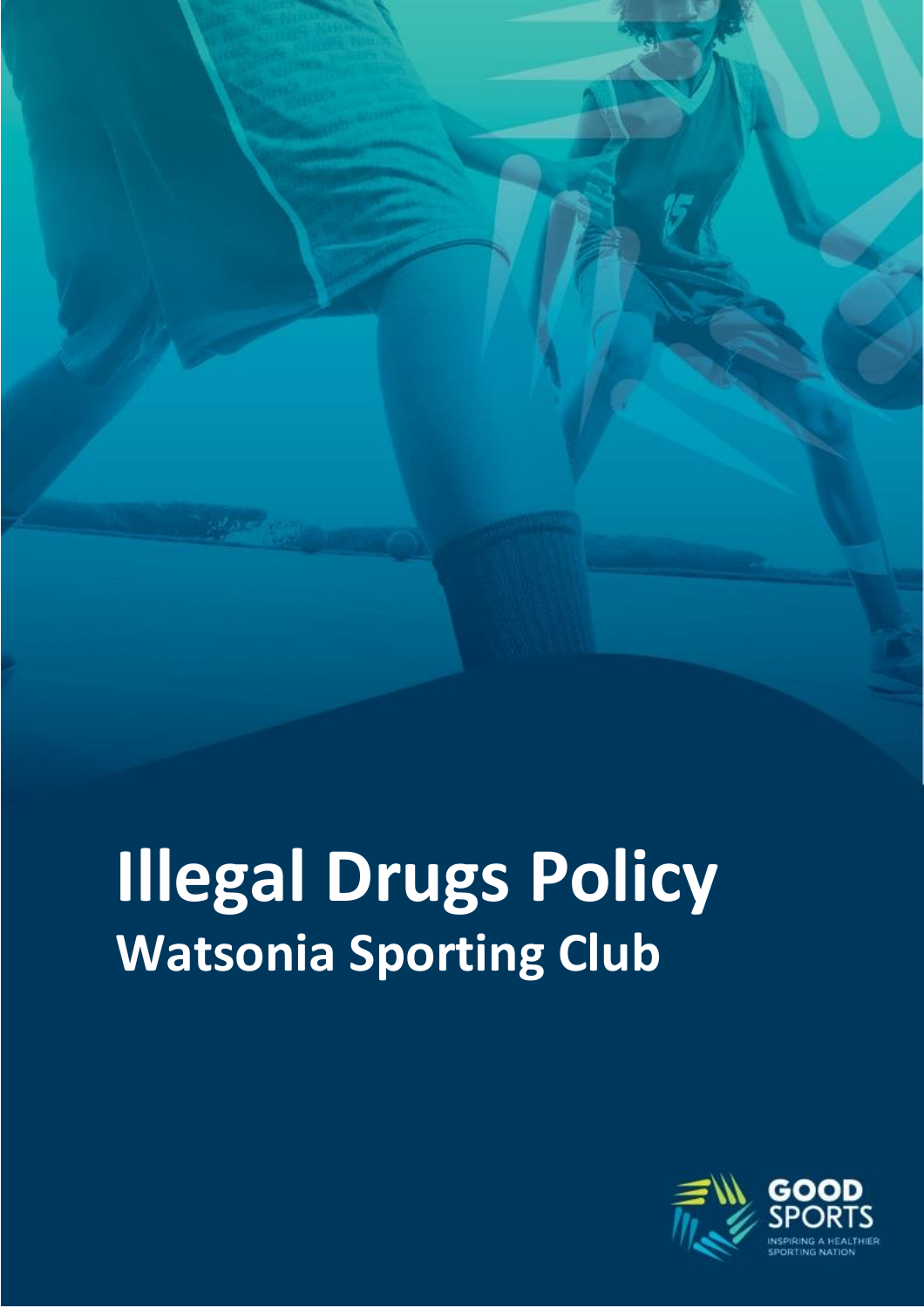

## **Illegal Drugs Policy**

**This policy was approved by the committee of Watsonia Sporting Club at its meeting on 13/2/2019**

## **Introduction**

Watsonia Sporting Club does not allow the use, distribution or selling of illegal drugs by any club member or any visitors within our club's jurisdiction. This policy reflects our club's commitment to protecting the health, safety and wellbeing of all persons associated with the club and all persons in attendance at club activities.

## **Purpose of this policy**

The purpose of this policy is to ensure the club committee and club members understand the club's position regarding illegal drugs and how it will respond to a drug-related incident within its jurisdiction.

## **Extent of this policy**

This policy refers to illegal drugs only, which is defined as "a substance that is not permitted to be taken or used according to state or national laws such as cannabis (marijuana), amphetamines (speed and "ice"), ecstasy, cocaine, heroin and a range of new psycho-active substances known as synthetic drugs."

This policy does not apply to pharmaceutical drugs or performance enhancing drugs (unless they are captured in the above definition).

This policy should be read and understood in conjunction with the club's code of conduct.

#### **When does this policy apply?**

This policy applies whenever the individual is taking part in activities under the club's jurisdiction. This includes our club's facilities, games, matches, training, events and trips organised by the club.

Private behaviour of members is not included in this policy as the club cannot be responsible for the behaviour of its members outside our club's jurisdiction; however, this policy will apply whenever an individual is wearing a part of the official club uniform which would identify them as being a representative of the club.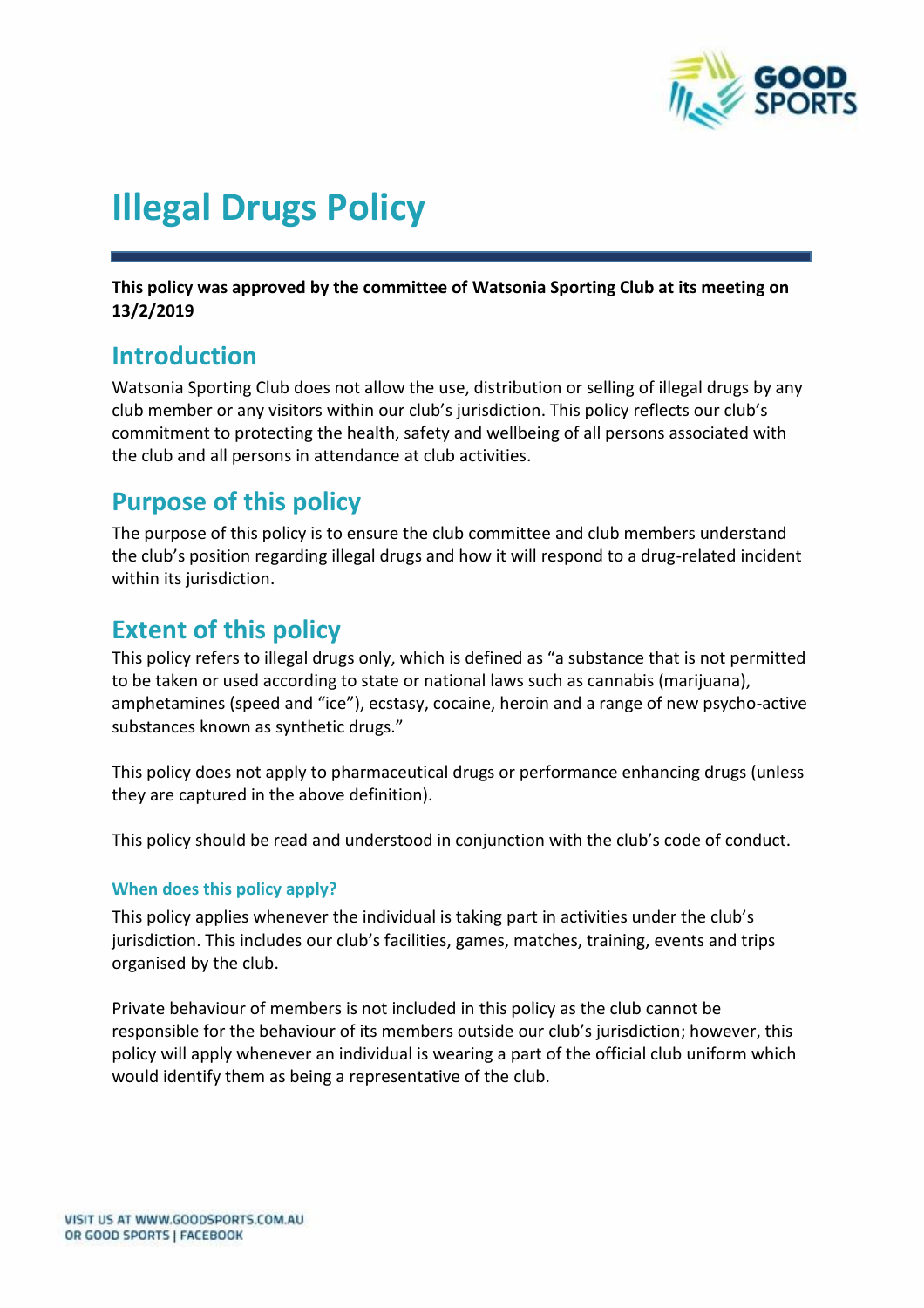

#### **Who does this policy apply to?**

All club members and visitors to our club.

## **Responsibilities**

Our club will:

- Activate and comply with the policy.
- Promote the policy to everyone within our club.
- Promote and role model expected standards of behaviours at all times.
- Appoint and support appropriate persons such as mentors to lead the initial response, investigation and action for all illegal drug-related incidents.
- Respond to breaches of this policy discreetly and in a timely manner.
- Investigate all apparent, or alleged, breaches of this policy and take action after all relevant facts and circumstances are known.
- Ensure all responses and actions will reflect the club's duty of care to members and visitors.
- Review this policy every year.
- Educate members on illegal drugs.
- Have a list of health service providers in our area who would be able to support an individual with a drug and/or alcohol-related issue.

Individuals will:

- Comply with the policy.
- Promote and role model expected standards of behaviours at all times.
- Be responsible and accountable for their behaviour.
- Alert club officials with any concern about illegal drug use within the club.
- Honour our commitment to the health, safety and welfare of all of our members.

## **Responding to illegal drugs**

#### **Privacy**

Where possible, the investigation of illegal drug-related concerns or incidents will remain confidential in line with our club's privacy policy.

The Privacy Policy of the Watsonia Sporting Club is as follows:

- The Watsonia Sporting Club will always act with discretion.
- Subject to its right to contact the Police if necessary, the Watsonia Sporting Club will maintain the privacy of those involved as far as possible.
- Club members will be informed about the incident on a need-to-know basis only.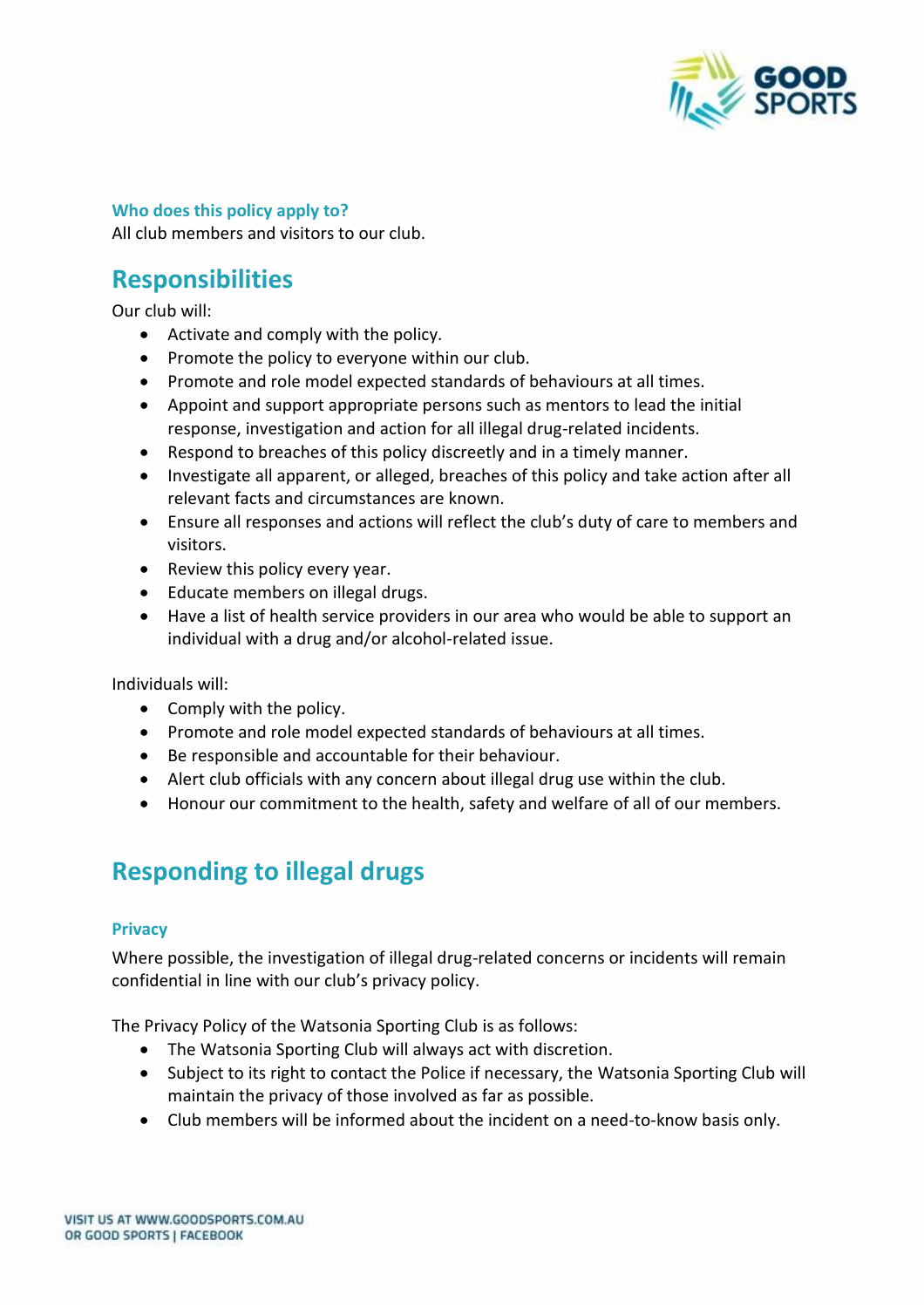

#### **Investigating the concern or incident**

The committee will investigate all illegal drug-related concerns or incidents in a timely and discreet manner.

Once all relevant facts and circumstances are known, the president will recommend appropriate approaches and/or disciplinary measures to the club committee based on the guiding principles outlined in this policy.

#### **Response**

When responding to an illegal drug-related concern or incident, the responses by the club will focus on the safety and welfare of those directly and indirectly involved. All responses will reflect the club's duty of care to members and visitors.

All illegal drug-related concerns or incidents should be discussed with the club's president as soon as possible. The president will document the issue using the incident register and investigate the concern/incident further. In the event that the president is not available, another club official may substitute for them.

If illegal drugs are being distributed or sold on the club's premises by a member or visitor of any age, the President will contact the local police to seek their advice.

If illegal drugs are found within the club's jurisdiction the President will contact local police to seek their advice and expertise on how they can be disposed of safely.

#### **Illegal drug use by a member under 18 years**

Where the club identifies that a person under the age of 18 years is involved in illegal drug use the Watsonia Sporting Club will:

- Inform the individual that the president or relevant committee member may contact the parent or guardian to discuss the incident if it is appropriate and safe to do so.
- Contact the parent or guardian to discuss, unless, informing the parent or guardian would put the individual at risk of greater harm.
- In the case of a visitor in this instance, the Watsonia Sporting Club will inform the visiting club.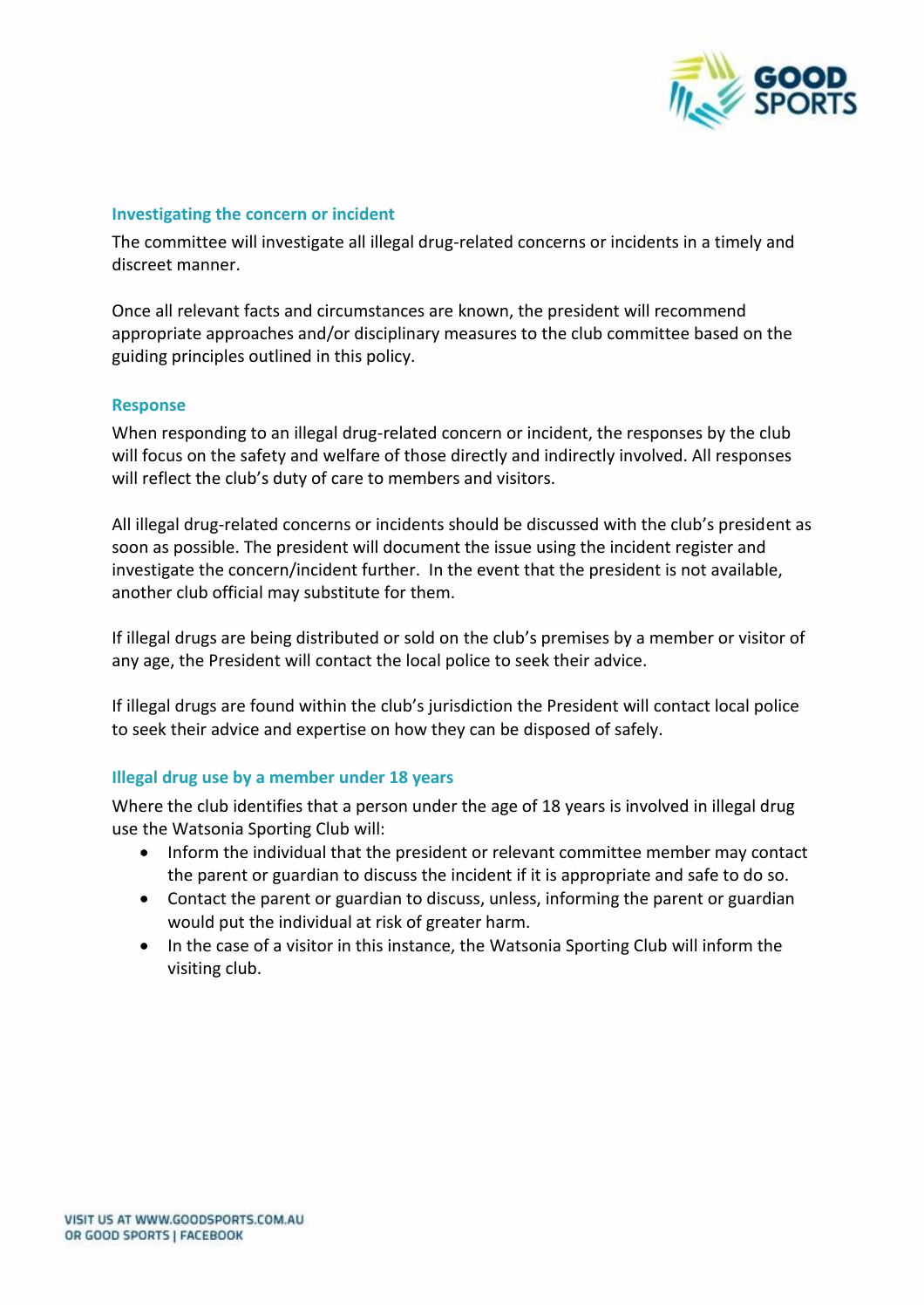

## **Non-compliance with policy**

Our club will respond to all breaches of this policy. Any disciplinary measures imposed under our policy must:

- Be fair and reasonable and will focus on the safety and welfare of those directly and indirectly involved.
- Be based on the evidence and information gathered and the impact on the club, other members, players, patrons, visitors and the community.
- Take into account the age and personal circumstances of the people involved.
- Take into account whether the incident involved personal use of an illegal drug and/or the supply of an illegal drug to other people.

#### **Examples of breaches of policy:**

- 1. If a member **sells or distributes illegal drugs** in the club's jurisdiction, the following will occur:
	- The Watsonia Sporting Club will contact the local police to seek their advice.
	- Consequences for the individual (s) will depend on the circumstances or severity.
	- Where applicable, the individual (s) may be referred to a local health service provider.
	- The club will appoint a senior person to act as a mentor to a suspended individual (s) for a nominated period of time and to assist them to reintegrate with the club, if applicable.
	- If the individual (s) concerned is/are under 18, their parent or guardian would be informed immediately of the incident and of the consequences, unless informing the parent or guardian would put the individual at risk of greater harm.
	- In the case of a visitor, the Watsonia Sporting Club will inform the visiting club.
- 2. If a member is found **in possession of an illegal drug**, the following will occur:
	- The individual (s) will be asked to hand-over the substance and the club will follow the procedures for handling illegal drugs in its jurisdiction.
	- The Watsonia Sporting Club will contact the local police to seek their advice.
	- Consequences for the individual (s) will depend on the circumstances or severity.
	- Where applicable, the individual (s) may be referred to a local health service provider.
	- The club will appoint a senior person to act as a mentor to a suspended individual(s) for a nominated period of time and to assist them to reintegrate with the club, if applicable.
	- If the individual(s) concerned is/are under 18, their parent or guardian would be informed immediately of the incident and of the consequences, unless informing the parent or guardian would put the individual at risk of greater harm.